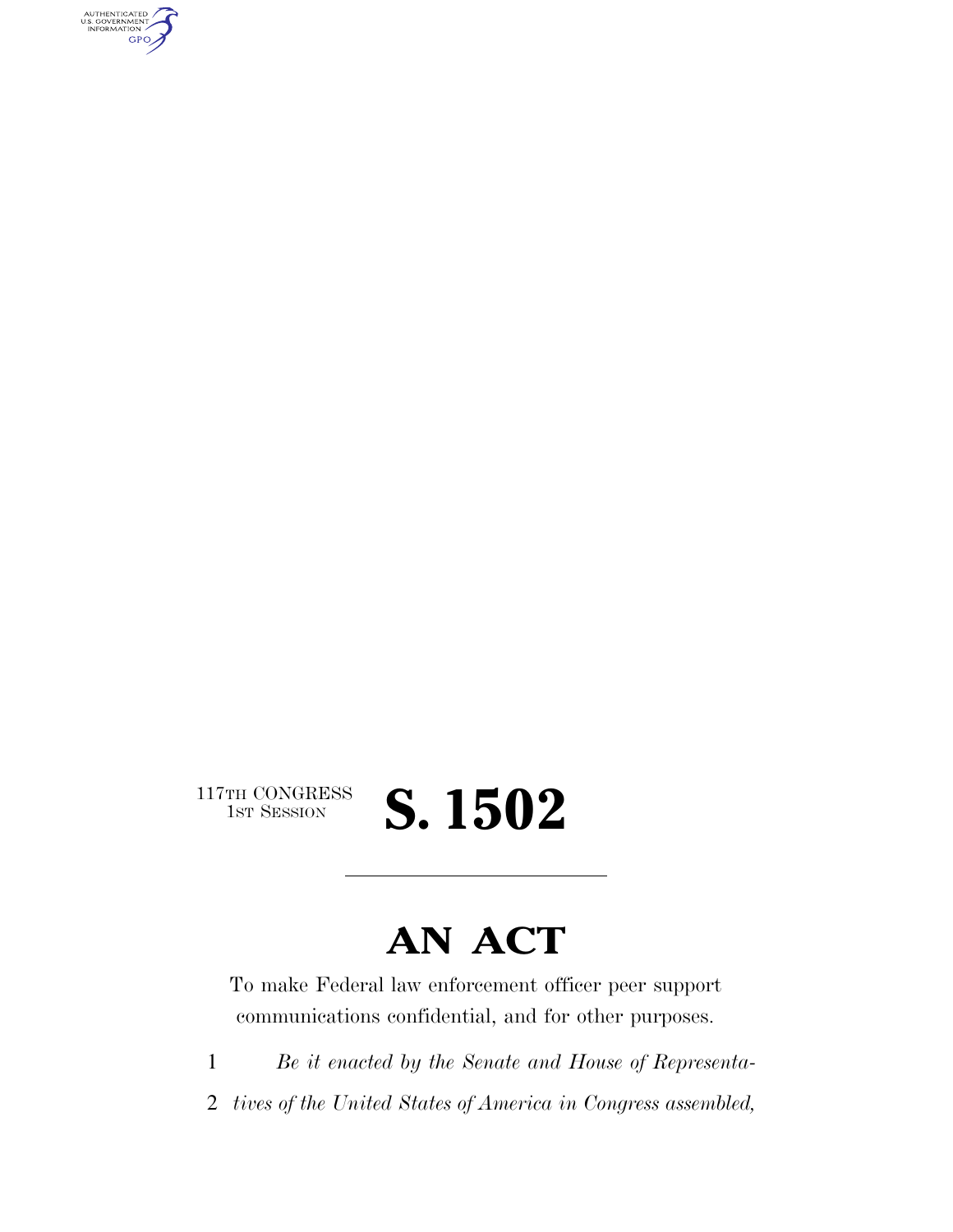#### **SECTION 1. SHORT TITLE.**

 This Act may be cited as the ''Confidentiality Oppor- tunities for Peer Support Counseling Act'' or the ''COPS Counseling Act''.

### **SEC. 2. CONFIDENTIALITY OF PEER SUPPORT COMMUNICA-**

| 6 | TIONS. |
|---|--------|
|   |        |

(a) DEFINITIONS.—In this section:

 (1) LAW ENFORCEMENT AGENCY.—The term ''law enforcement agency'' means a Federal agency that employs a law enforcement officer.

 (2) LAW ENFORCEMENT OFFICER.—The term ''law enforcement officer'' has the meaning given the term ''Federal law enforcement officer'' in section 14 115 of title 18, United States Code.

 (3) PEER SUPPORT COMMUNICATION.—The 16 term "peer support communication" includes—

 (A) an oral or written communication made in the course of a peer support counseling session;

 (B) a note or report arising out of a peer 21 support counseling session;

 (C) a record of a peer support counseling session; or

 (D) with respect to a communication made by a peer support participant in the course of a peer support counseling session, another com-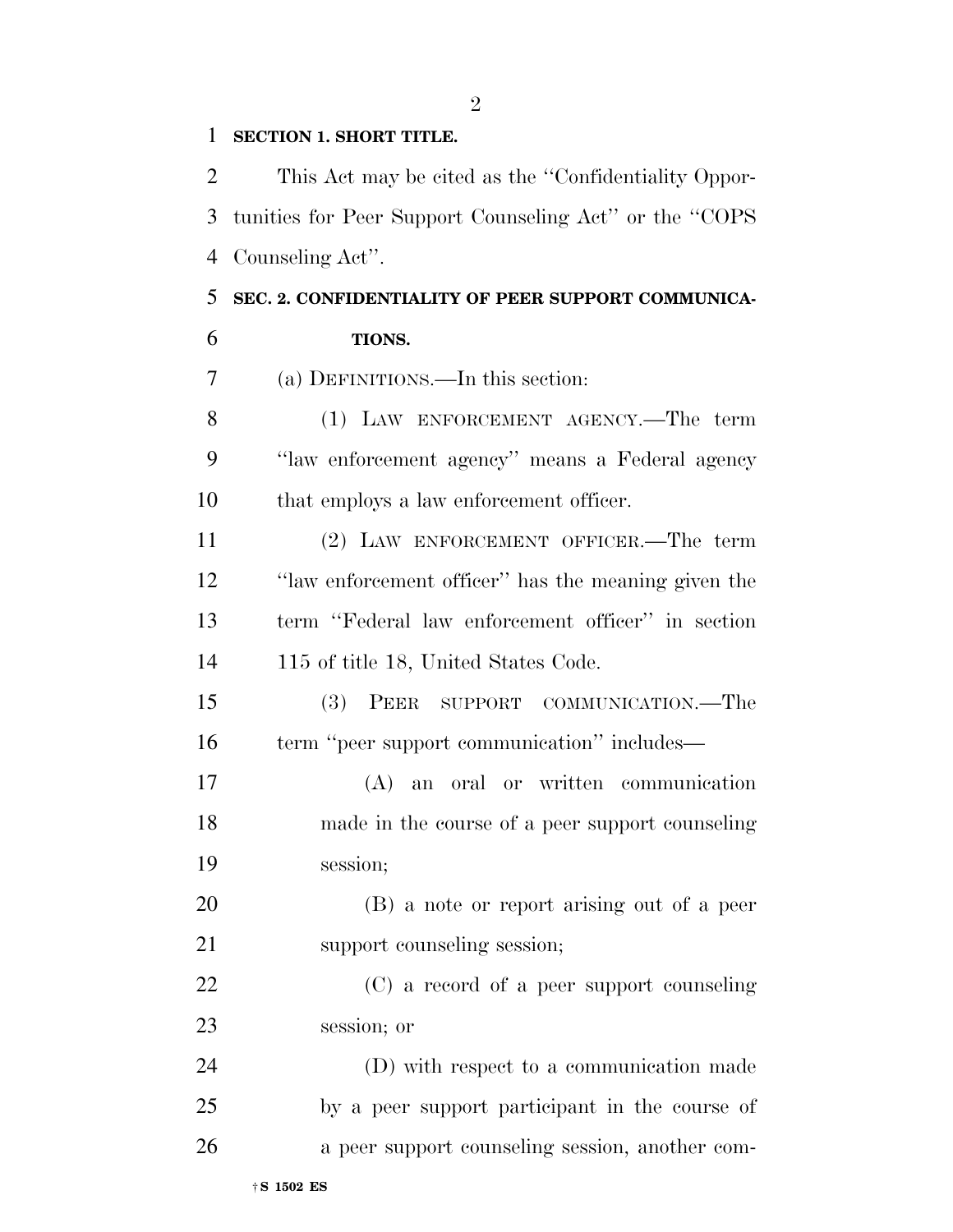| $\mathbf{1}$   | munication, regarding the first communication,       |
|----------------|------------------------------------------------------|
| $\overline{2}$ | that is made between a peer support specialist       |
| 3              | $and$ —                                              |
| $\overline{4}$ | (i) another peer support specialist;                 |
| 5              | (ii) a staff member of a peer support                |
| 6              | counseling program; or                               |
| 7              | (iii) a supervisor of the peer support               |
| 8              | specialist.                                          |
| 9              | (4) PEER SUPPORT COUNSELING PROGRAM.                 |
| 10             | The term "peer support counseling program" means     |
| 11             | a program provided by a law enforcement agency       |
| 12             | that provides counseling services from a peer sup-   |
| 13             | port specialist to a law enforcement officer of the  |
| 14             | agency.                                              |
| 15             | (5) PEER SUPPORT COUNSELING SESSION.-                |
| 16             | The term "peer support counseling session" means     |
| 17             | any counseling formally provided through a peer      |
| 18             | support counseling program between a peer support    |
| 19             | specialist and 1 or more law enforcement officers.   |
| 20             | (6) PEER SUPPORT PARTICIPANT.—The term               |
| 21             | "peer support participant" means a law enforcement   |
| 22             | officer who receives counseling services from a peer |
| 23             | support specialist.                                  |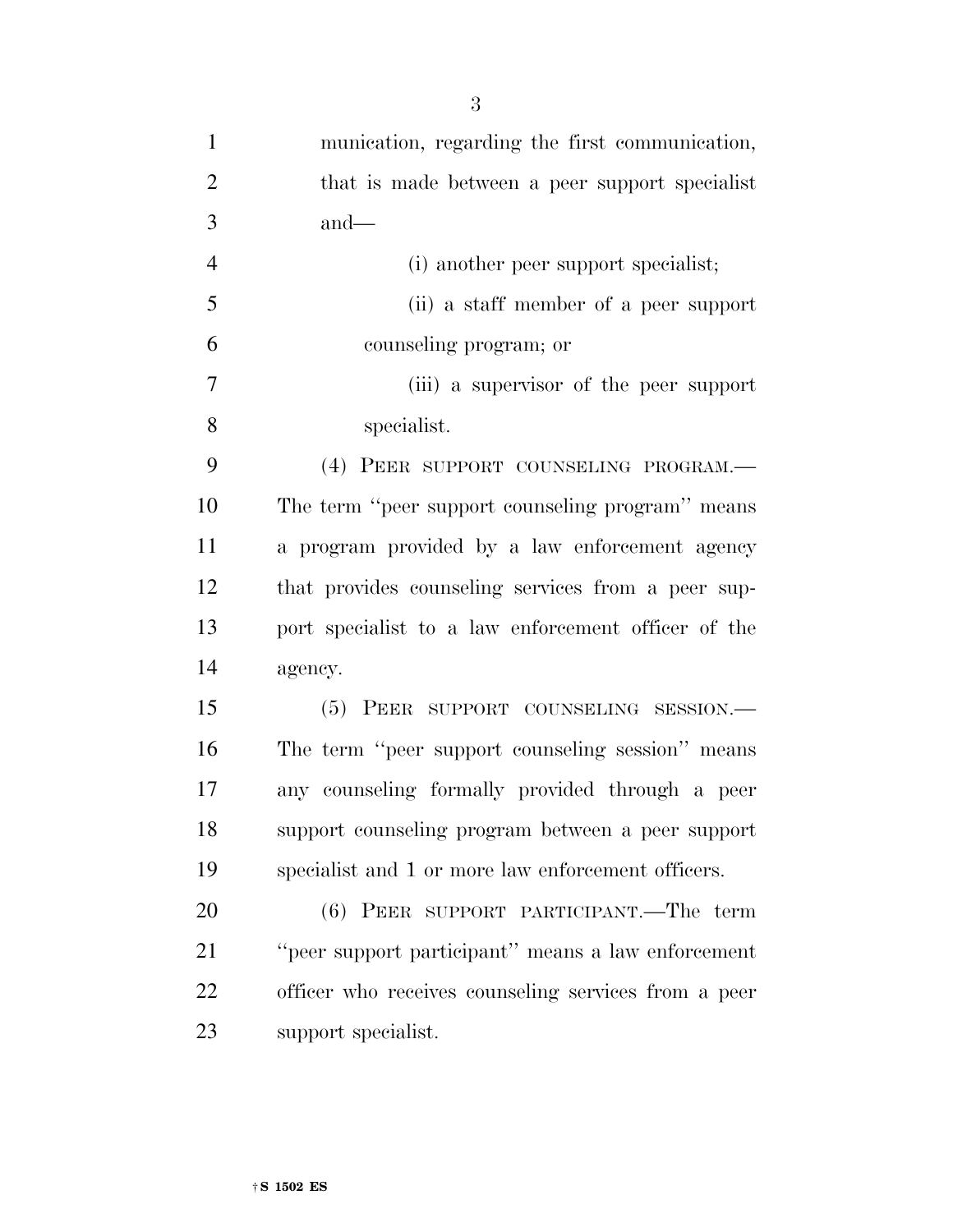| $\mathbf{1}$   | (7) PEER SUPPORT SPECIALIST.—The term                        |
|----------------|--------------------------------------------------------------|
| $\overline{2}$ | "peer support specialist" means a law enforcement            |
| 3              | officer who-                                                 |
| $\overline{4}$ | $(A)$ has received training in—                              |
| 5              | (i) peer support counseling; and                             |
| 6              | (ii) providing emotional and moral                           |
| 7              | support to law enforcement officers who                      |
| 8              | have been involved in or exposed to an                       |
| 9              | emotionally traumatic experience in the                      |
| 10             | course of employment; and                                    |
| 11             | (B) is designated by a law enforcement                       |
| 12             | agency to provide the services described in sub-             |
| 13             | paragraph $(A)$ .                                            |
| 14             | (b) PROHIBITION.—Except as provided in subsection            |
| 15             | (c), a peer support specialist or a peer support participant |
| 16             | may not disclose the contents of a peer support commu-       |
| 17             | nication to an individual who was not a party to the peer    |
| 18             | support communication.                                       |
| 19             | (c) EXCEPTIONS.—Subsection (b) shall not apply to            |
| 20             | a peer support communication if—                             |
| 21             | $(1)$ the peer support communication contains—               |
| 22             | (A) an explicit threat of suicide by an indi-                |
| 23             | vidual in which the individual—                              |
| 24             | $(i)$ shares—                                                |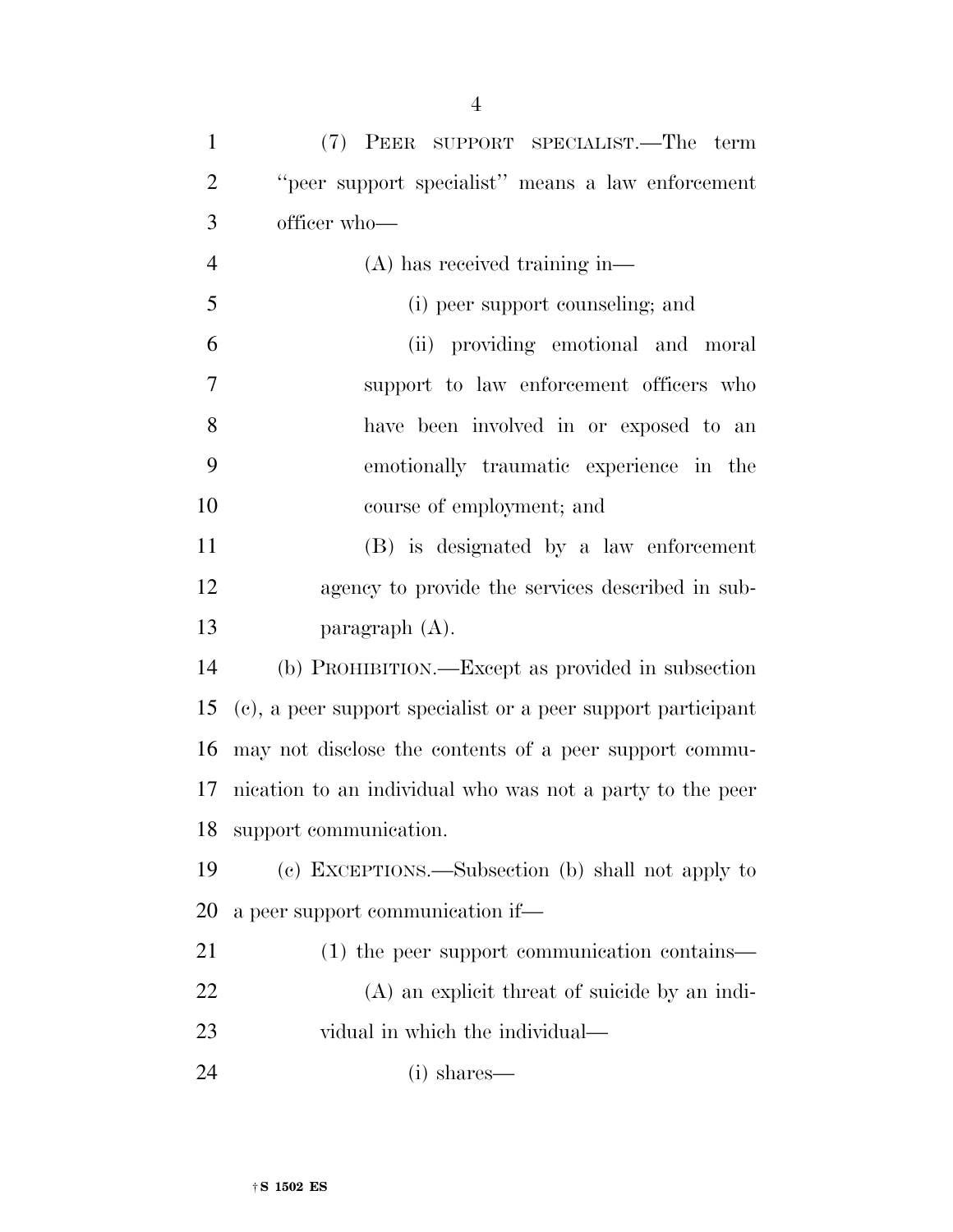| $\mathbf{1}$   | (I) an intent to die by suicide;                    |
|----------------|-----------------------------------------------------|
| $\overline{2}$ | and                                                 |
| 3              | (II) a plan for a suicide attempt                   |
| $\overline{4}$ | or the means by which the individual                |
| 5              | plans to carry out a suicide attempt;               |
| 6              | and                                                 |
| 7              | (ii) does not solely share that the indi-           |
| 8              | vidual is experiencing suicidal thoughts;           |
| 9              | (B) an explicit threat by an individual of          |
| 10             | imminent and serious physical bodily harm or        |
| 11             | death to another individual;                        |
| 12             | $(C)$ information—                                  |
| 13             | (i) relating to the abuse or neglect                |
| 14             | $of$ —                                              |
| 15             | $(I)$ a child; or                                   |
| 16             | (II) an older or vulnerable indi-                   |
| 17             | vidual; or                                          |
| 18             | (ii) that is required by law to be re-              |
| 19             | ported; or                                          |
| 20             | (D) an admission of criminal conduct;               |
| 21             | $(2)$ the disclosure is permitted by each peer      |
| 22             | support participant who was a party to, as applica- |
| 23             | $ble-$                                              |
| 24             | (A) the peer support communication;                 |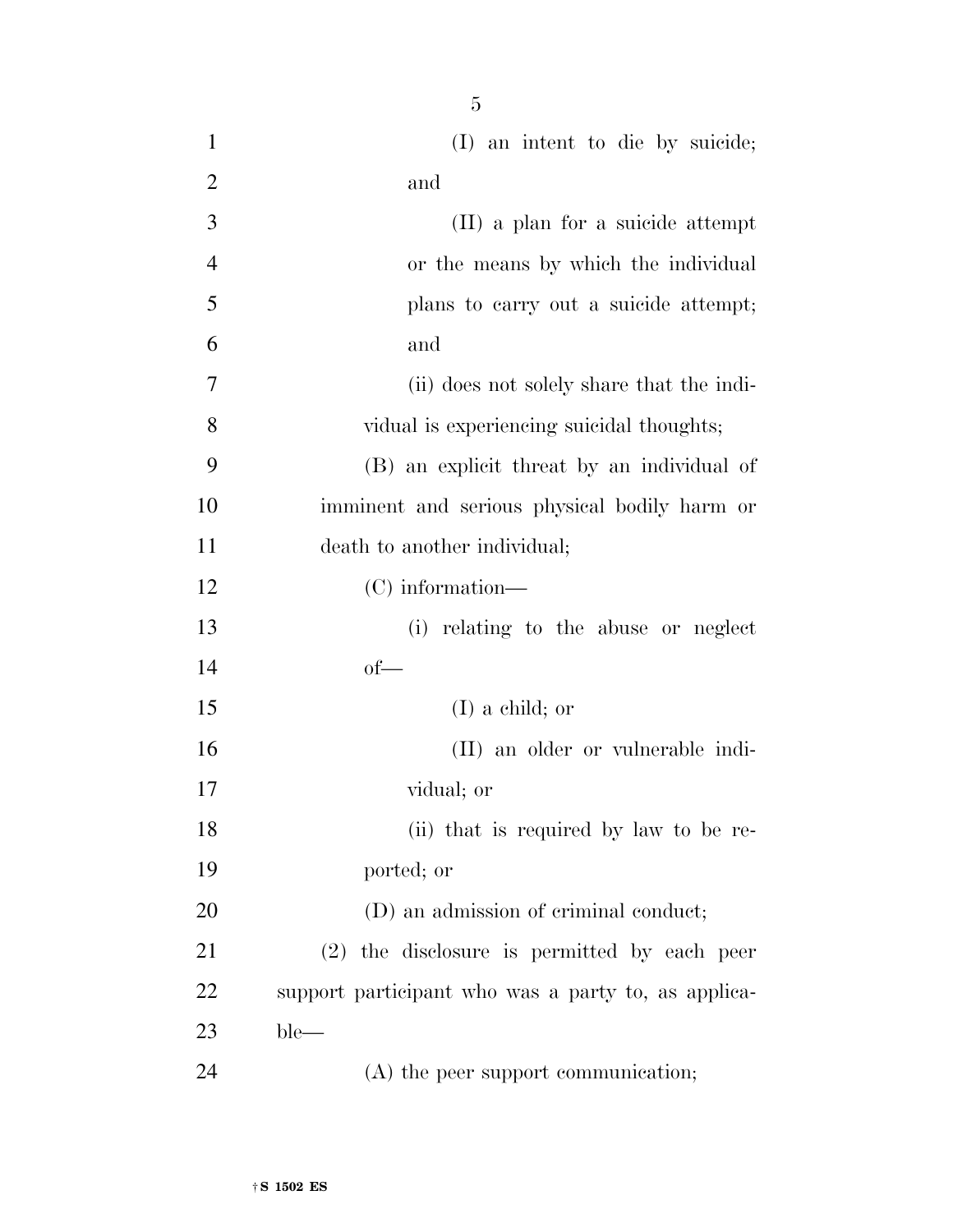| $\mathbf{1}$   | (B) the peer support counseling session out               |
|----------------|-----------------------------------------------------------|
| $\overline{2}$ | of which the peer support communication arose;            |
| 3              | (C) the peer support counseling session of                |
| $\overline{4}$ | which the peer support communication is a                 |
| 5              | record; or                                                |
| 6              | (D) the communication made in the course                  |
| 7              | of a peer support counseling session that the             |
| 8              | peer support communication is regarding;                  |
| 9              | (3) a court of competent jurisdiction issues an           |
| 10             | order or subpoena requiring the disclosure of the         |
| 11             | peer support communication; or                            |
| 12             | (4) the peer support communication contains               |
| 13             | information that is required by law to be disclosed.      |
| 14             | (d) RULE OF CONSTRUCTION.—Nothing in sub-                 |
| 15             | section (b) shall be construed to prohibit the disclosure |
| 16             | of                                                        |
| 17             | (1) an observation made by a law enforcement              |
| 18             | officer of a peer support participant outside of a        |
| 19             | peer support counseling session; or                       |
| 20             | (2) knowledge of a law enforcement officer                |
| 21             | about a peer support participant not gained from a        |
| <u>22</u>      | peer support communication.                               |
| 23             | (e) DISCLOSURE OF RIGHTS.—Before the initial peer         |
| 24             | support counseling session of a peer support participant, |
| 25             | a peer support specialist shall inform the peer support   |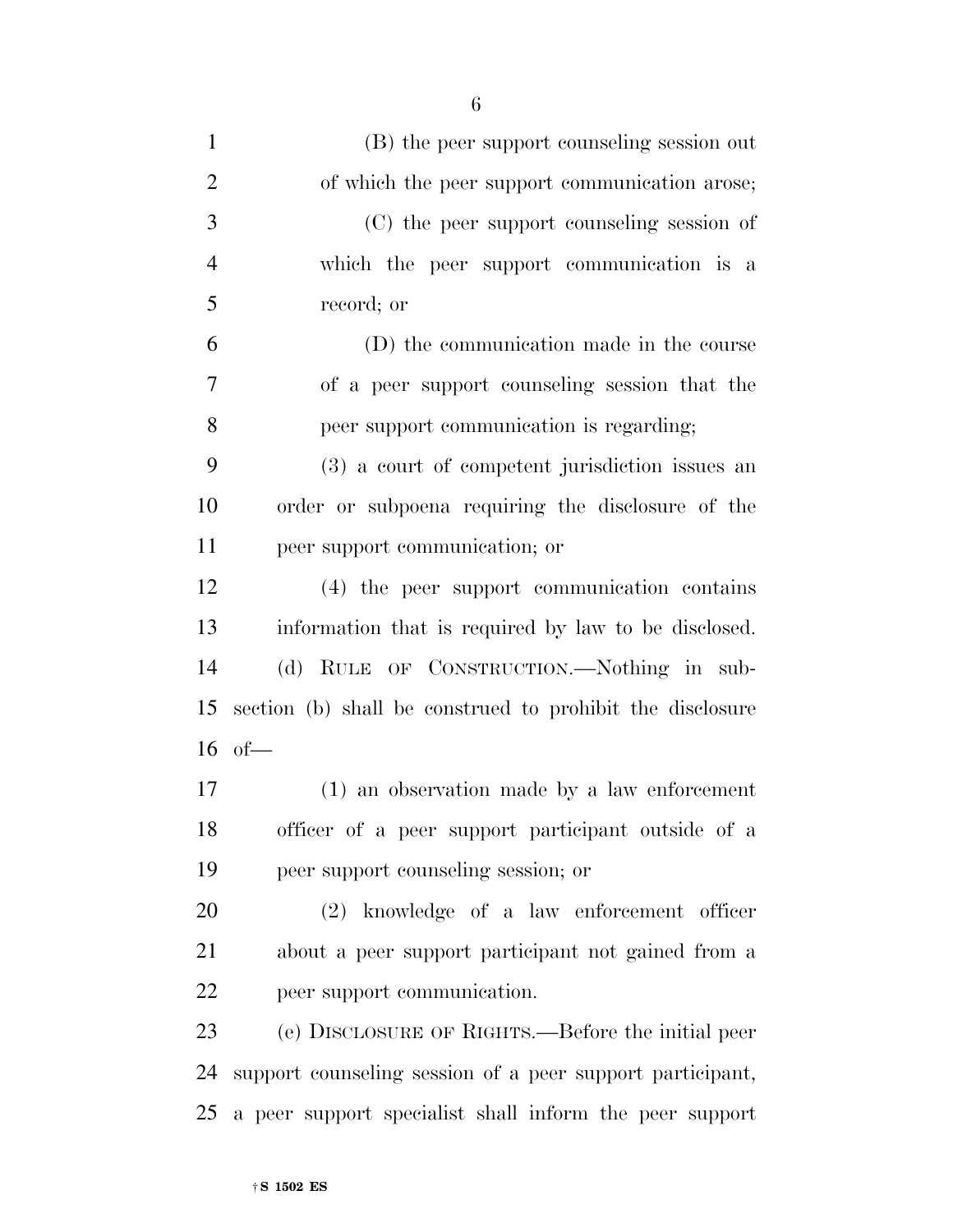participant in writing of the confidentiality requirement under subsection (b) and the exceptions to the require-ment under subsection (c).

#### **SEC. 3. BEST PRACTICES AND SUPPORT.**

(a) DEFINITIONS.—In this section:

 (1) FIRST RESPONDER.—The term ''first re- sponder'' has the meaning given the term ''public safety officer'' in section 1204 of title I of the Omni- bus Crime Control and Safe Streets Act of 1968 (34 10 U.S.C. 10284).

 (2) FIRST RESPONDER AGENCY.—The term ''first responder agency'' means a Federal, State, local, or Tribal agency that employs or otherwise en-gages the services of a first responder.

 (3) PEER SUPPORT COUNSELING PROGRAM.— The term ''peer support counseling program'' means a program provided by a first responder agency that provides counseling services from a peer support spe- cialist to a first responder of the first responder agency.

 (4) PEER SUPPORT PARTICIPANT.—The term ''peer support participant'' means a first responder who receives counseling services from a peer support specialist.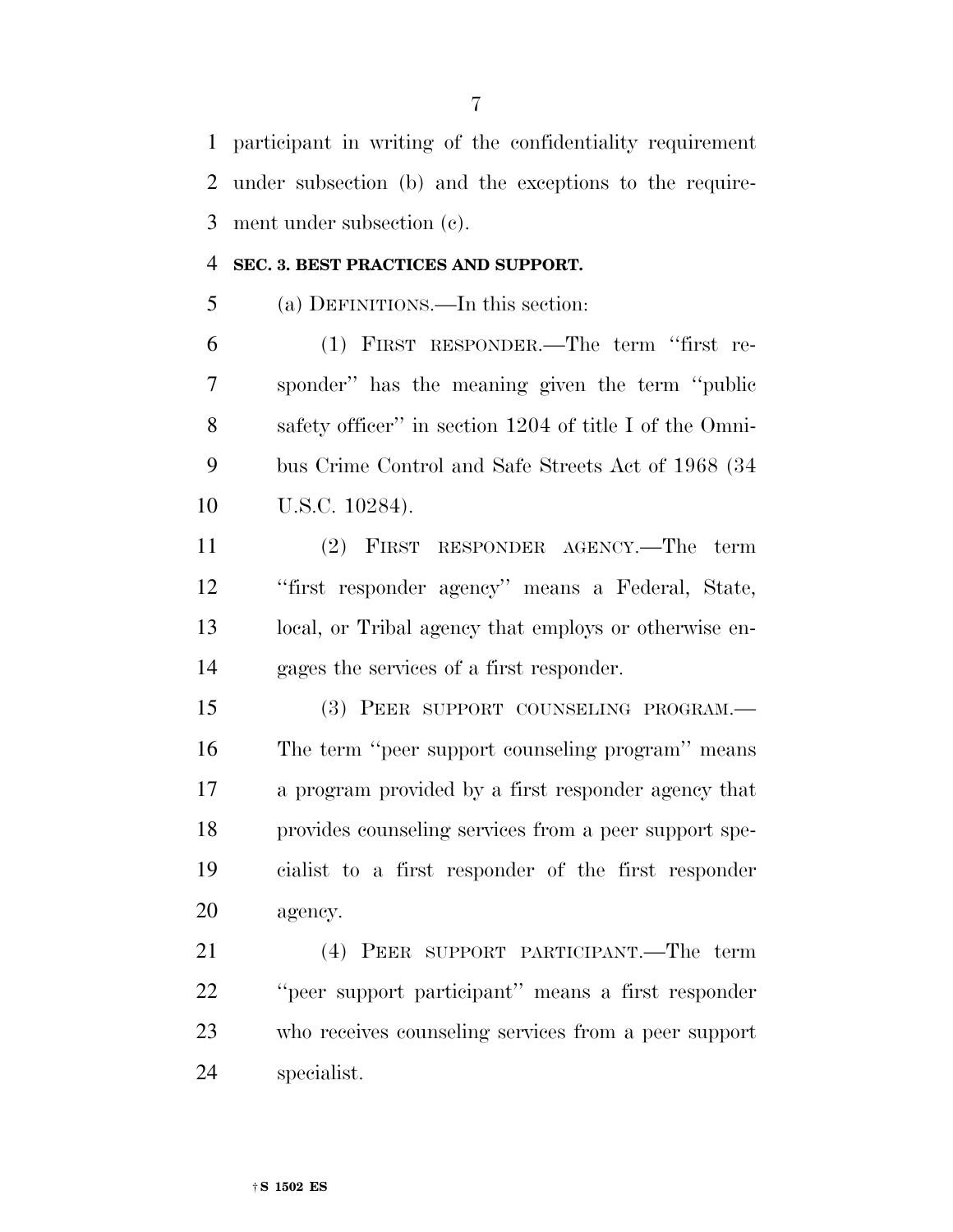| $\mathbf{1}$   | (5) PEER SUPPORT SPECIALIST.—The term                       |
|----------------|-------------------------------------------------------------|
| $\overline{2}$ | "peer support specialist" means a first responder           |
| 3              | $who$ —                                                     |
| $\overline{4}$ | $(A)$ has received training in—                             |
| 5              | (i) peer support counseling; and                            |
| 6              | (ii) providing emotional and moral                          |
| 7              | support to first responders who have been                   |
| 8              | involved in or exposed to an emotionally                    |
| 9              | traumatic experience in the course of the                   |
| 10             | duties of those first responders; and                       |
| 11             | (B) is designated by a first responder                      |
| 12             | agency to provide the services described in sub-            |
| 13             | paragraph $(A)$ .                                           |
| 14             | (b) REPORT ON BEST PRACTICES.—Not later than                |
| 15             | 2 years after the date of enactment of this Act, the Attor- |
| 16             | ney General, in coordination with the Secretary of Health   |
| 17             | and Human Services, shall develop a report on best prac-    |
|                | 18 tices and professional standards for peer support coun-  |
| 19             | seling programs for first responder agencies that in-       |
| 20             | cludes—                                                     |
| 21             | $(1)$ advice on—                                            |
| 22             | (A) establishing and operating peer sup-                    |
| 23             | port counseling programs; and                               |
| 24             | (B) training and certifying peer support                    |
| 25             | specialists;                                                |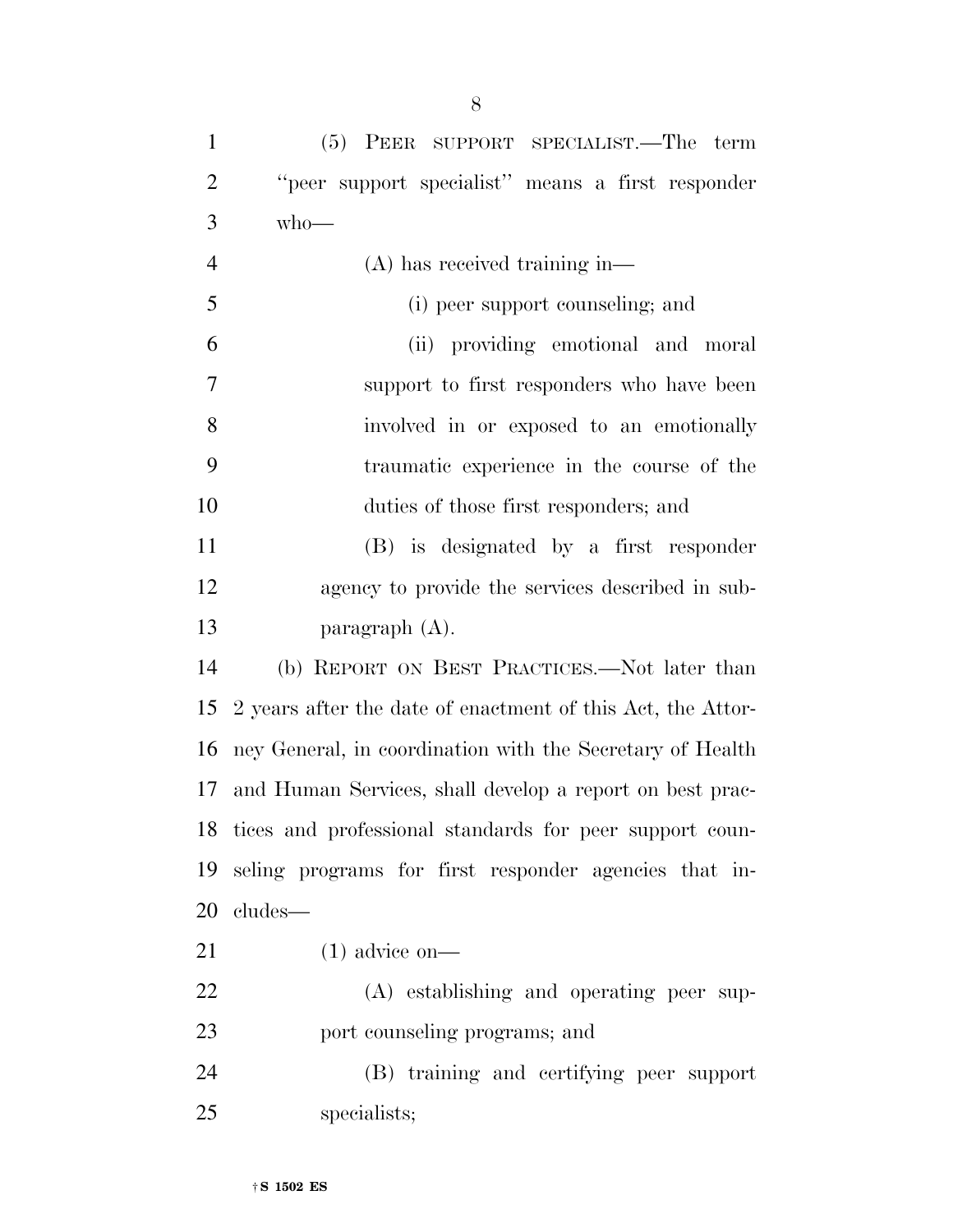| $\mathbf{1}$   | $(2)$ a code of ethics for peer support specialists;     |
|----------------|----------------------------------------------------------|
| $\overline{2}$ | (3) recommendations for continuing education             |
| 3              | for peer support specialists;                            |
| $\overline{4}$ | (4) advice on disclosing to first responders any         |
| 5              | confidentiality rights of peer support participants;     |
| 6              | and                                                      |
| $\tau$         | $(5)$ information on—                                    |
| 8              | (A) the different types of peer support                  |
| 9              | counseling programs in use by first responder            |
| 10             | agencies;                                                |
| 11             | (B) any differences in peer support coun-                |
| 12             | seling programs offered across categories of             |
| 13             | first responders; and                                    |
| 14             | (C) the important role senior first respond-             |
| 15             | ers play in supporting access to mental health           |
| 16             | resources.                                               |
| 17             | (c) IMPLEMENTATION.—The Attorney General shall           |
| 18             | support and encourage the implementation of peer support |
| 19             | counseling programs in first responder agencies by—      |
| 20             | (1) making the report developed under sub-               |
| 21             | section (b) publicly available on the website of the     |
| 22             | Department of Justice; and                               |
| 23             | (2) providing a list of peer support specialist          |
| 24             | training programs on the website of the Department       |
| 25             | of Justice.                                              |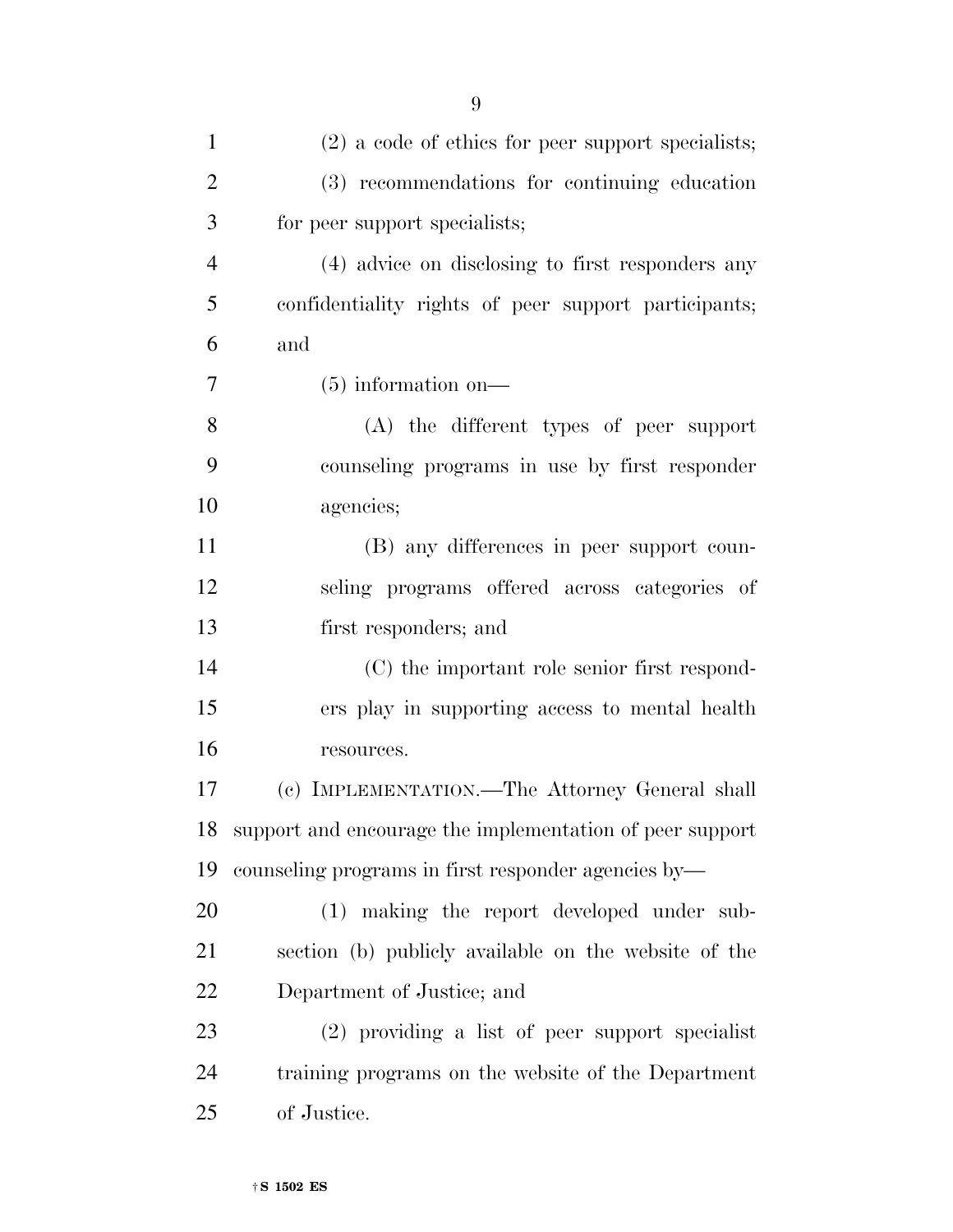#### **SEC. 4. SENSE OF CONGRESS.**

 It is the sense of Congress that Federal, State, local, and Tribal police officers, sheriffs, and other law enforce- ment officers across the United States who serve with valor, dignity, and integrity deserve the gratitude and re-spect of Congress.

Passed the Senate June 7, 2021.

Attest:

*Secretary.*